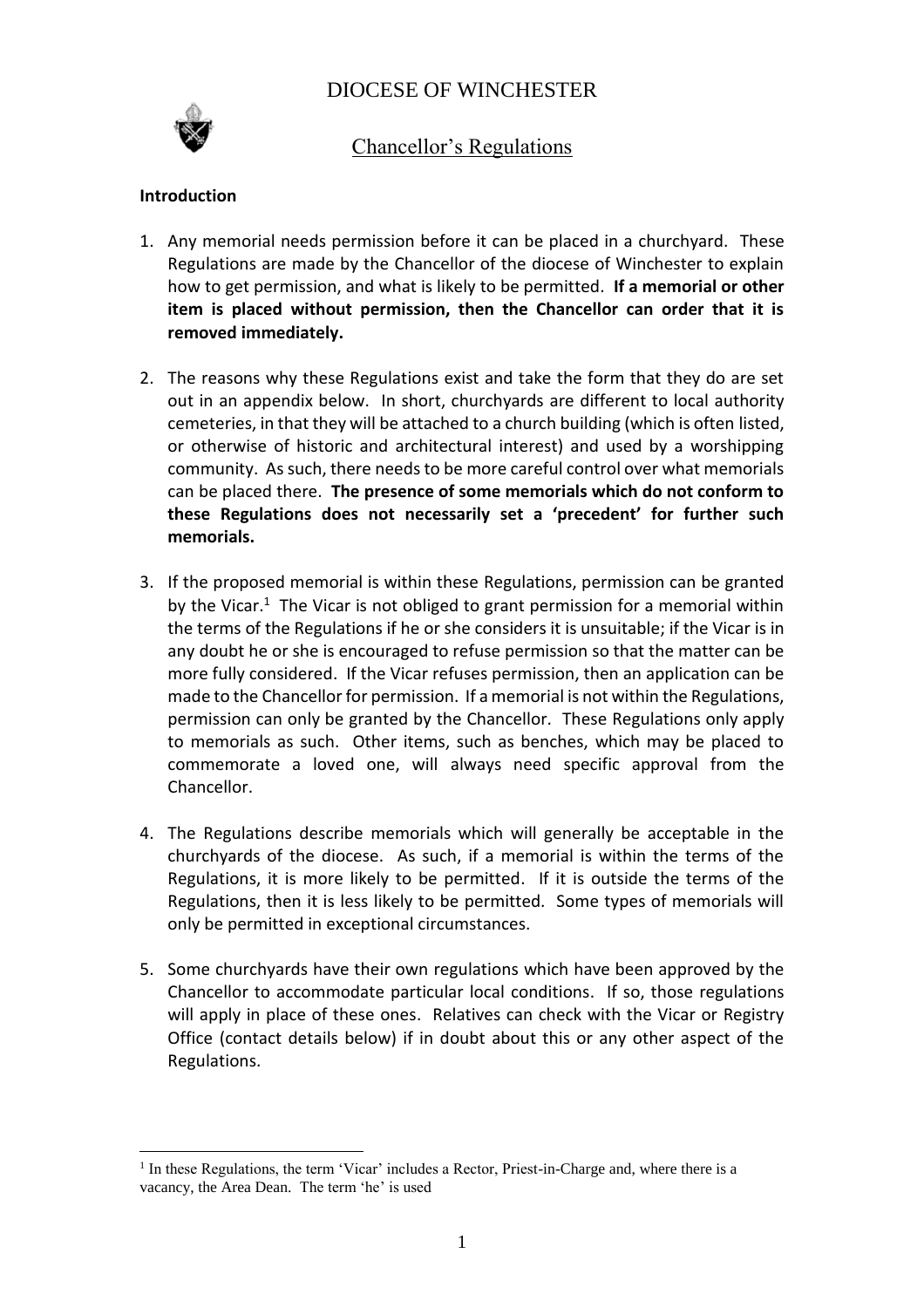## **General principle**

- 6. The Vicar may permit *either* an upright headstone *or* a ledger stone on each grave, provided that it falls within the standard specifications set out in the following sections, and the sections on materials and inscriptions below.
- 7. Any memorial permitted under these Regulations must be fixed securely and in accordance with BS8415, and the construction dowels and fixings should be in accordance with the National Association of Memorial Masons code of working practice.
- 8. The Regulations also contain provisions on commemoration after cremation, flowers and churchyard maintenance.

## **Standard Specifications**

#### *Upright headstones*

- 9. In order to fall within the standard specifications, an upright headstone must be of the following dimensions:
	- a. Adult headstones between 75 cm (2ft 6") and 120 cm (4ft) in height; 50 cm (1ft 8") and 90 cm (3ft) in width; and 7.5 cm (3") and 15 cm (6") thick. Or in the case of slate headstones, no thinner than 3.8 cm (1.5");
	- b. Headstones for children may be smaller but no less than 60 cm high, 37.5 cm wide and 5 cm thick. (2ft high x 1ft 3" wide x 2" thick)
- 10. In order to fall within the standard specifications, an upright headstone must be of one of the following three designs:
	- a. Inserted directly into the ground at sufficient depth to ensure stability; or
	- b. On an integral base, no more than 22.5 cm high (9"), 90 cm (3ft) wide or projecting 10 cm (4") in any direction; or
	- c. On a vase base, no more than 10 cm (4") on either side; the base being no more than 37.5 cm (1ft 3") front to back.
- 11. Alternatively, a cross or Celtic cross no more than 180 cm (6ft) in height (in wood or any other material listed in the 'materials' section below) is within the standard specifications.
- 12. Alternatively, a plain open book memorial no more than 60 cm (2ft) wide and 45 cm (1ft 6") high (including any plinth or base) is within the standard specifications.
- 13. Alternatively, a flower vase no more than 30 cm (1ft) in height, width or length, and fixed securely to a foundation stone flush with the ground is within the standard specifications.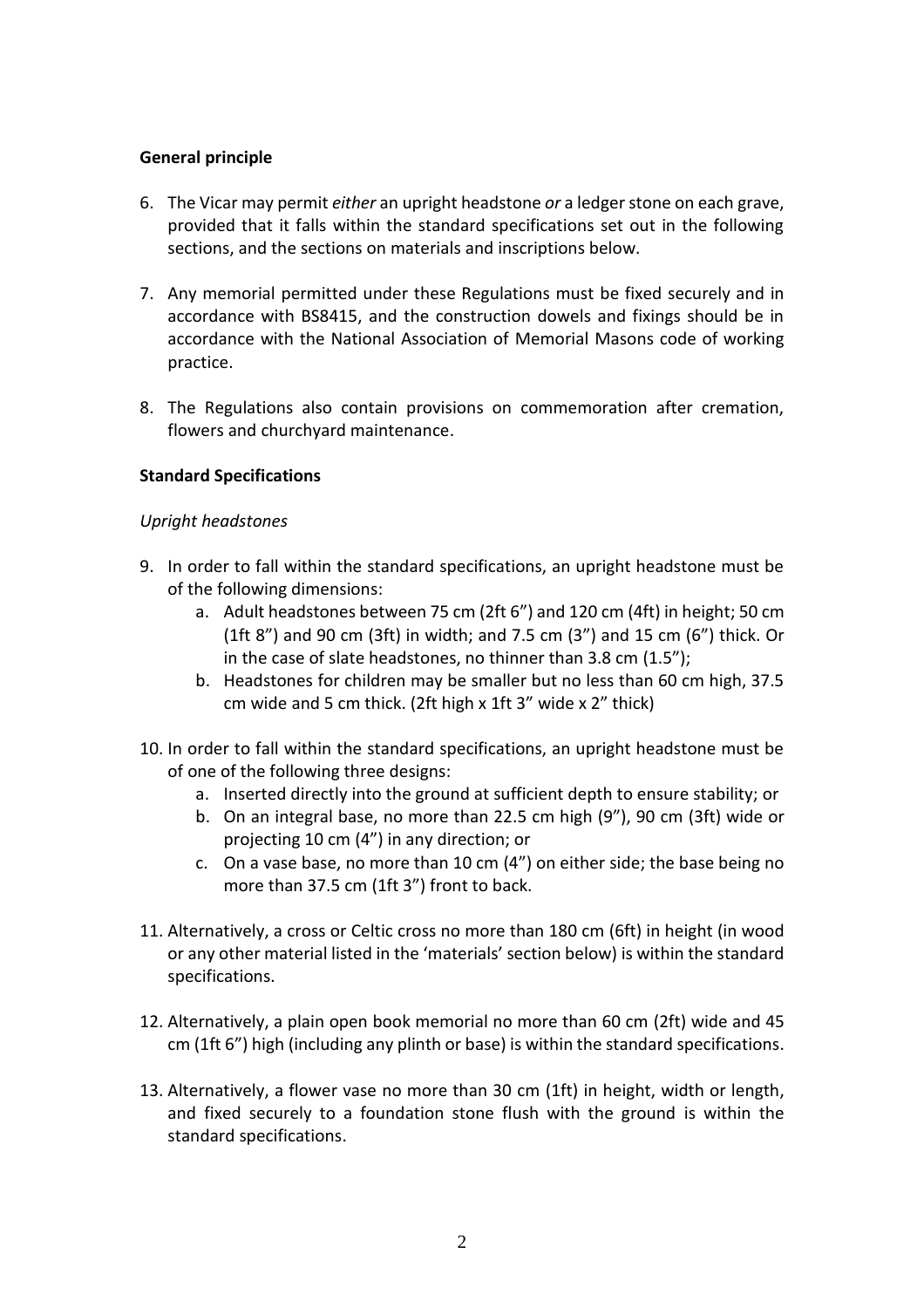- 14. In order to fall within the standard specifications, a ledger stone must be no larger than 210 cm (7ft) by 90 cm (3ft), including the base.
- 15. Any base should extend no more than 7.5 cm (3") all around and itself be flush with the turf.
- 16. In order to fall within the standard specifications, a ledger stone must be positioned:
	- a. Flush with the ground; or
	- b. At a slight angle to enable rainwater run off; or
	- c. Raised not more than 22.5 cm (9") above the level of the ground.

## **Standard specifications: materials**

- 17. The Vicar may permit a memorial in any of the following materials:
	- a. Limestone (such as Portland, Purbeck, Derbyshire, York, Hopton, Nabresina, French, Portuguese);
	- b. Slate (Light Grey, Blue/Black, Green);
	- c. Granite (Blue, Rustenburg (Charcoal), Grey), as long as it has a matt, or honed, rather than a polished finish.

#### **Standard specifications: inscriptions**

- 18. The Vicar may permit an inscription which:
	- a. is simple, reverent and not contrary to the doctrine of the Church of England;
	- b. is set out in plain carved lettering or lettering painted black, white, cream, grey or gold (or lettering already present on a lawful memorial);
	- c. includes if desired a scriptural text, an extract from a poem or other suitable phrase.
- 19. The Vicar may also permit the following elements of decoration:
	- a. A badge or insignia from the armed forces (with written permission from the regiment or other body);
	- b. Small (i.e. in the region of 10 cm  $(4'')$  x 10 cm  $(4'')$ ), well carved engravings either uncoloured or painted in sensitive colours, depicting some item of particular relevance to the deceased. Designs which are offensive, inappropriate or contrary to the doctrine of the Church of England may not be permitted by the Vicar.

#### **Other designs of memorial**

- 20. Where a memorial falls outside the standard specifications set out above, the Vicar should consult the Parochial Church Council ("PCC") and the Archdeacon. If the following three conditions are satisfied, the Vicar may permit the memorial even though it falls outside the standard specifications:
	- a. The PCC votes unanimously in favour of permitting the memorial; and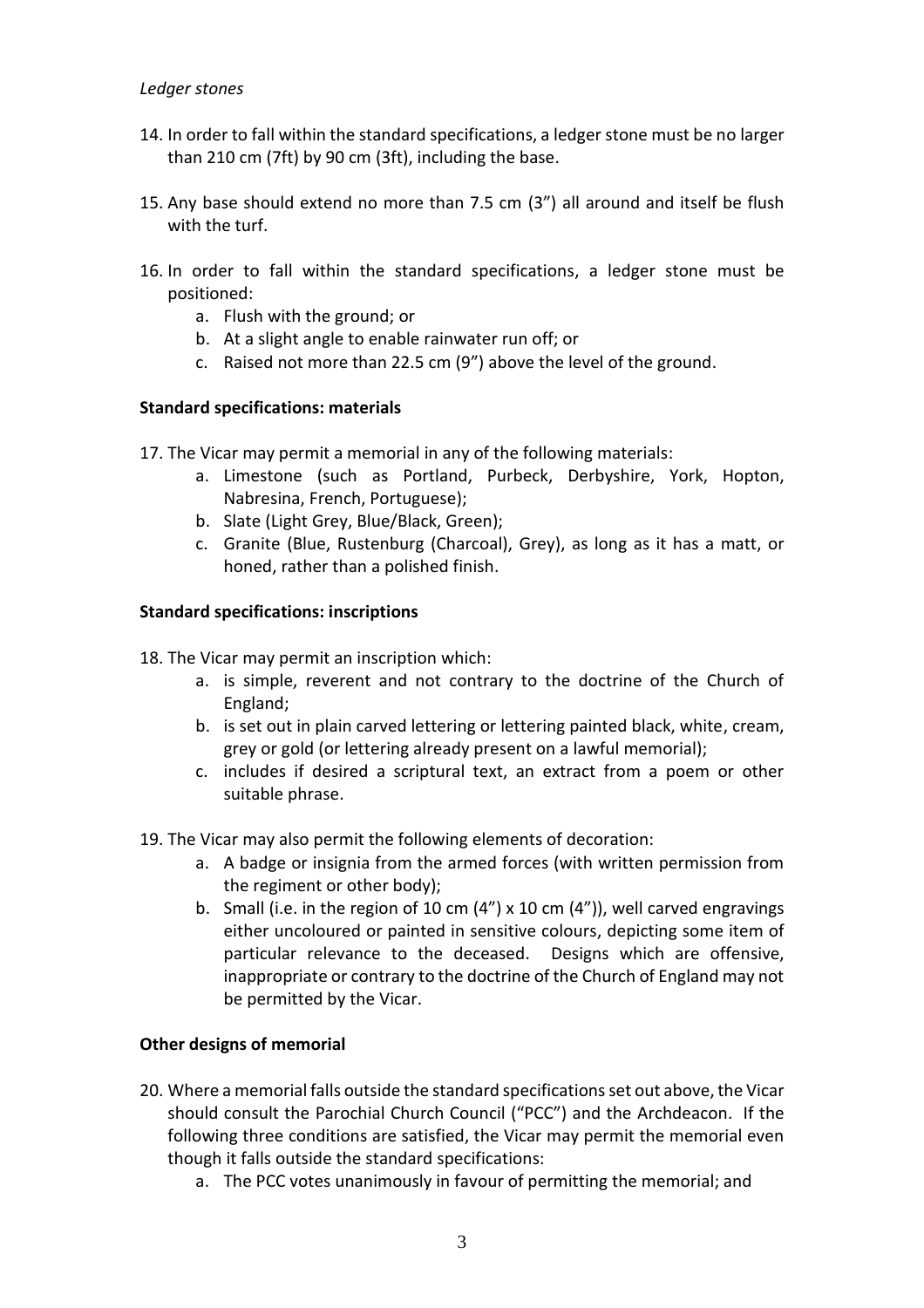- b. The Archdeacon is satisfied that the memorial does not represent a significant or harmful departure from the terms of these Regulations; and
- c. The memorial does not fall within the list at paragraph 22 below.
- 21. If one or more of these three conditions is not met, then permission can only be granted by making an application to the Chancellor. Permission granted by the Chancellor is known as a "faculty". There is a fee for faculty applications. Faculty applications forms may be obtained from the Registrar of the diocese (contact details given below).
- 22. The following memorials or features will generally be harmful and discordant in the churchyards of the diocese. They will therefore only be permitted by the Chancellor in exceptional circumstances:
	- a. Memorials in highly polished or black materials;
	- b. Memorials in the shape of a heart or any other object (other than a book, see above);
	- c. Memorials with kerbed surrounds, railings, chains, chippings or glass shades;
	- d. Photographs, etched photographs or ceramic portraits of the deceased;
	- e. Large painted or carved motifs;
	- f. Stone, concrete, metal, plaster or plastic objects e.g. model people, animals or toys;
	- g. Moving items such as windmills or windchimes;
	- h. QR codes.

#### **Commemoration after Cremation**

- 23. It should be stressed that the scattering of ashes or unofficial interment of ashes is never permissible in a churchyard. Concerning ashes which are lawfully buried, parishes are encouraged to produce rules for a Garden of Remembrance which must be approved by the Chancellor before taking effect. In the absence of such rules, the Vicar may permit stones over cremated remains as long as they are:
	- a. Flat tablets no bigger than 40 cm (16") by 40 cm (16"); and
	- b. Laid flush with the ground, or affixed to a wall if appropriate.

#### **Flowers**

- 24. The Vicar may permit flowers to be placed in the churchyard, provided that they are:
	- a. Real flowers or, if artificial, made from silk or similar fabric, but not plastic (save for Remembrance poppies); and
	- b. Not contained in any plastic wrapping, bow or temporary container; and
	- c. Placed in the receptacle for flowers, if one has been incorporated into the design of the memorial; or
	- d. Otherwise, placed in a removable container sunk into the ground.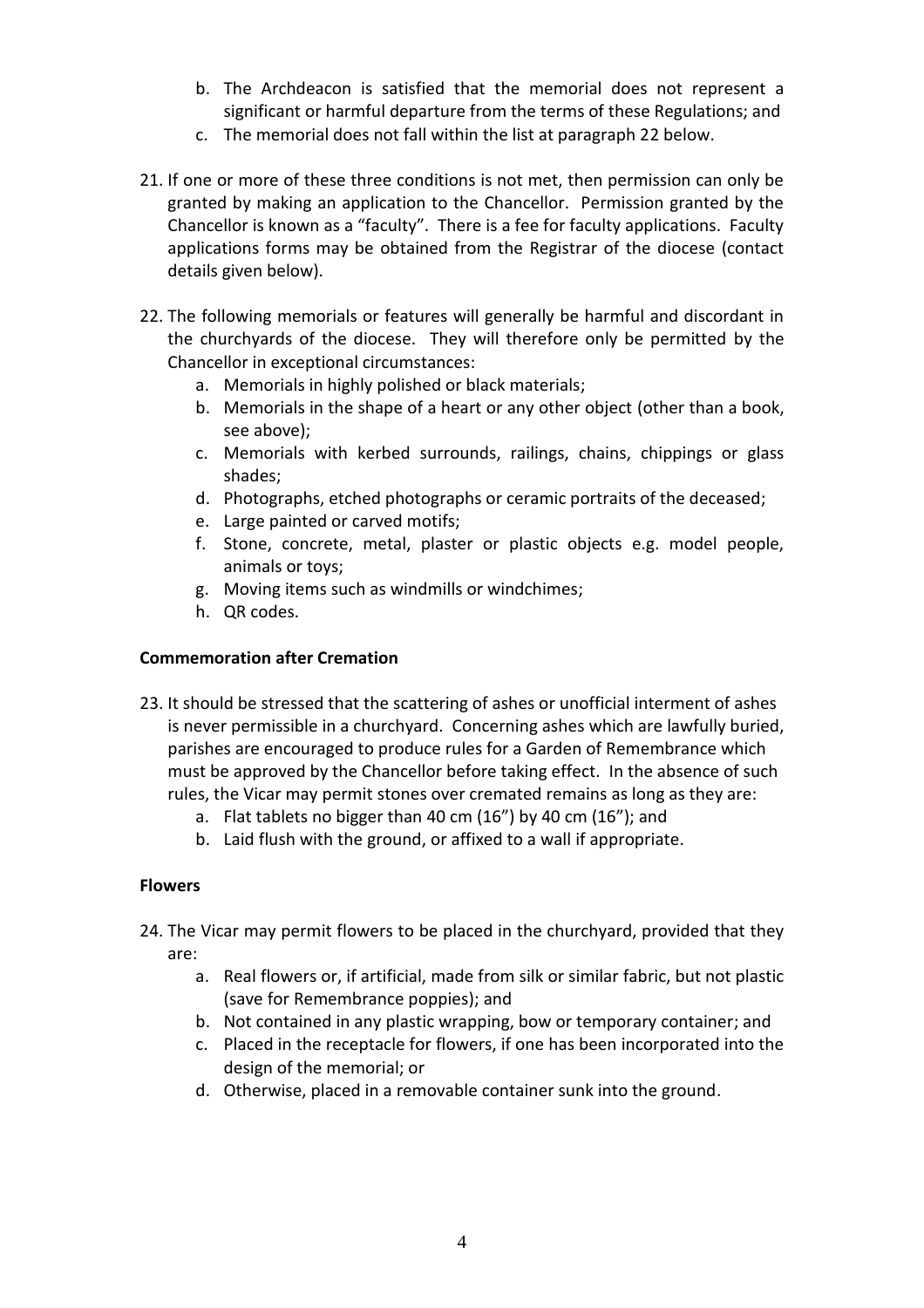- 25. The Vicar and PCC may remove or authorize<sup>2</sup> the removal of any flowers which do not comply with these conditions.
- 26. The Vicar may allow bulbs to be planted in the soil on any grave, but the planting of shrubs, trees, conifers or other perennial plants may not be permitted by the Vicar.

## **Churchyard Maintenance**

- 27. The Vicar may give written permission for the temporary removal of a memorial for the purpose of cleaning, repair, renovation, altering or adding to the inscription.
- 28. The Vicar and PCC may remove or authorize<sup>3</sup> the removal of any flowers if they are:
	- a. Wilted or dead (in the case of real flowers); or
	- b. Broken or otherwise in an unsightly condition (in the case of artificial flowers).
- 29. Small items (such as model people or animals, toys, windmills or windchimes) are sometimes placed in churchyards without authorization. The Vicar and PCC may remove or authorize<sup>4</sup> the removal of such items from a grave once a year has passed from the latest internment in it, on condition that:
	- a. The items are retained for two months before being disposed of;
	- b. Notice is left at the grave and/or given to the relatives of the deceased that items have been removed from the grave together with details of where they can be collected from if required.
- 30. Likewise seasonal tributes (cards etc.) are sometimes placed without authorization. In the case of floral tributes, these should be dealt with in accordance with paragraphs 24, 25 and 28 above. In other cases, the Vicar and PCC may remove or authorize<sup>5</sup> the removal of such tributes from a grave once two months have passed, or sooner if they are in an unsightly condition.

#### **Contacts**

31. General information about the operation of these Regulations, and faculty application forms, may be obtained from **the Diocesan Registrar.**

> **Address**: Winchester Diocesan Registry, Minster Chambers, 42 – 44 Castle Street, Salisbury, SP1 3 TX (open during normal working hours) **Telephone:** 01722 432390 (Registry team) **Email**: registry@battbroadbent.co.uk

 $\overline{a}$ <sup>2</sup> This authorisation may be granted on a 'case by case' basis, or a particular individual (e.g. a churchwarden) may be authorised generally to remove flowers which do not comply.

<sup>3</sup> See footnote 2 above.

<sup>4</sup> See footnote 2 above.

<sup>5</sup> See footnote 2 above.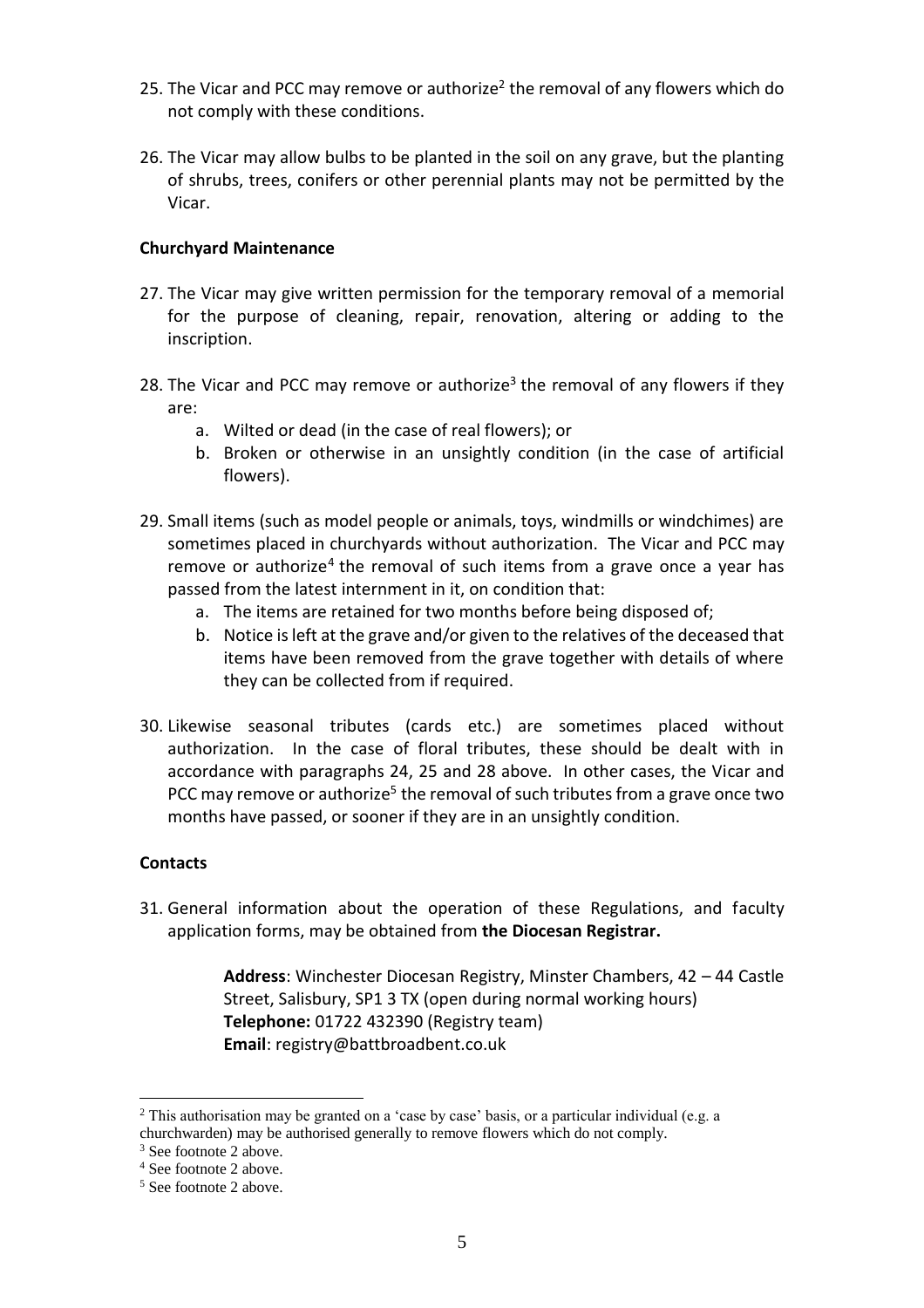## **Appendix**

#### **Reasons for the Regulations**

- 1. These reasons do not form part of the Regulations, but are provided to assist with better public understanding of the background to the Regulations.
- 2. Churchyards are different to local authority cemeteries, in that they will be attached to a church building (which is often listed, or otherwise of historic and architectural interest) and used by a worshipping community. As such, there needs to be more careful control over what memorials can be placed there.
- 3. The control is provided by the requirement for a *faculty* (permission) from the Chancellor before any memorial can be placed in a churchyard. However, it would be both expensive for those looking to place memorials (there is a fee associated with the faculty application process) and unduly burdensome for the Chancellor if every memorial had to be individually approved. As such, these Regulations set out certain classes of memorial which will generally be acceptable. In such cases, the decision can be made in the first instance by the Vicar.
- 4. Where, on the other hand, memorials do not fall within the Regulations, this will indicate that (as a divergence from the norm of what is generally acceptable) they will need closer consideration before they can be permitted. Certain classes of memorials are so out of keeping with the churchyards in the diocese that they are generally considered to be harmful, and as such should only be permitted in exceptional circumstances.
- 5. The judgment about what is generally acceptable or generally unacceptable has been formed with the benefit of many years of practical experience of what works and does not work in churchyards. It is not a universal or timeless standard but has changed as circumstances have changed. It has been informed by wide consultation, and takes account of the following factors:
	- a. Theology: memorials in a consecrated churchyard must not be contrary to, or indicative of any departure from, the doctrine of the Church of England in any essential matter, although in a secular and multicultural age they do not have to be positively Christian in character;
	- b. Aesthetics: the appearance of the memorial in itself is important. It should not have an appearance which is discordant or likely to detract from the atmosphere of the churchyard as a place of quiet prayer, reflection and commemoration. The Chancellor will not seek to